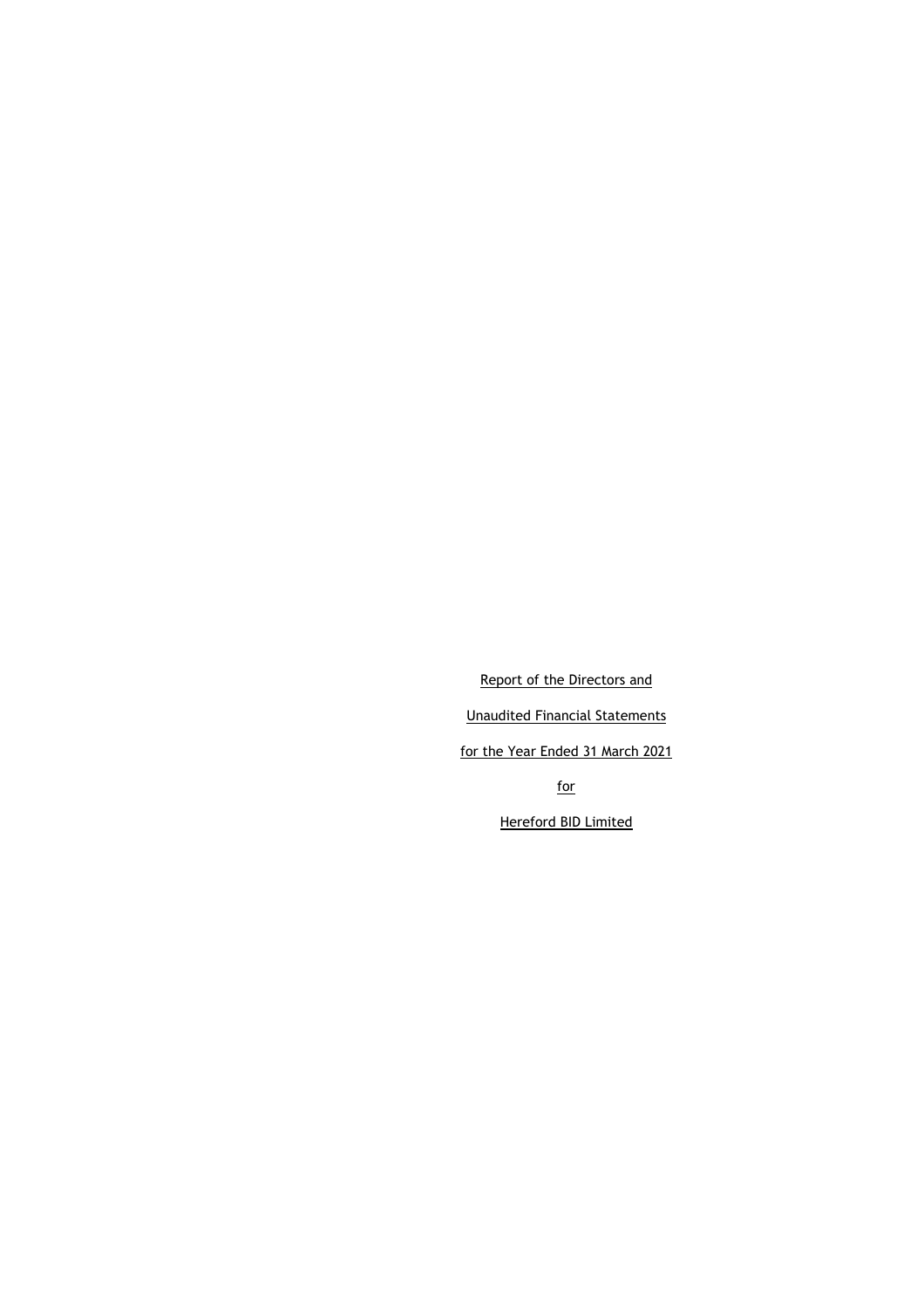### Contents of the Financial Statements for the Year Ended 31 March 2021

|                                         | Page |
|-----------------------------------------|------|
| Company Information                     | 1    |
| Report of the Directors                 | 2    |
| <b>Chartered Accountants' Report</b>    | 3    |
| Income Statement                        | 4    |
| Abridged Balance Sheet                  | 5    |
| Statement of Changes in Equity          | 6    |
| Notes to the Financial Statements       | 7    |
| Detailed Income and Expenditure Account | 8    |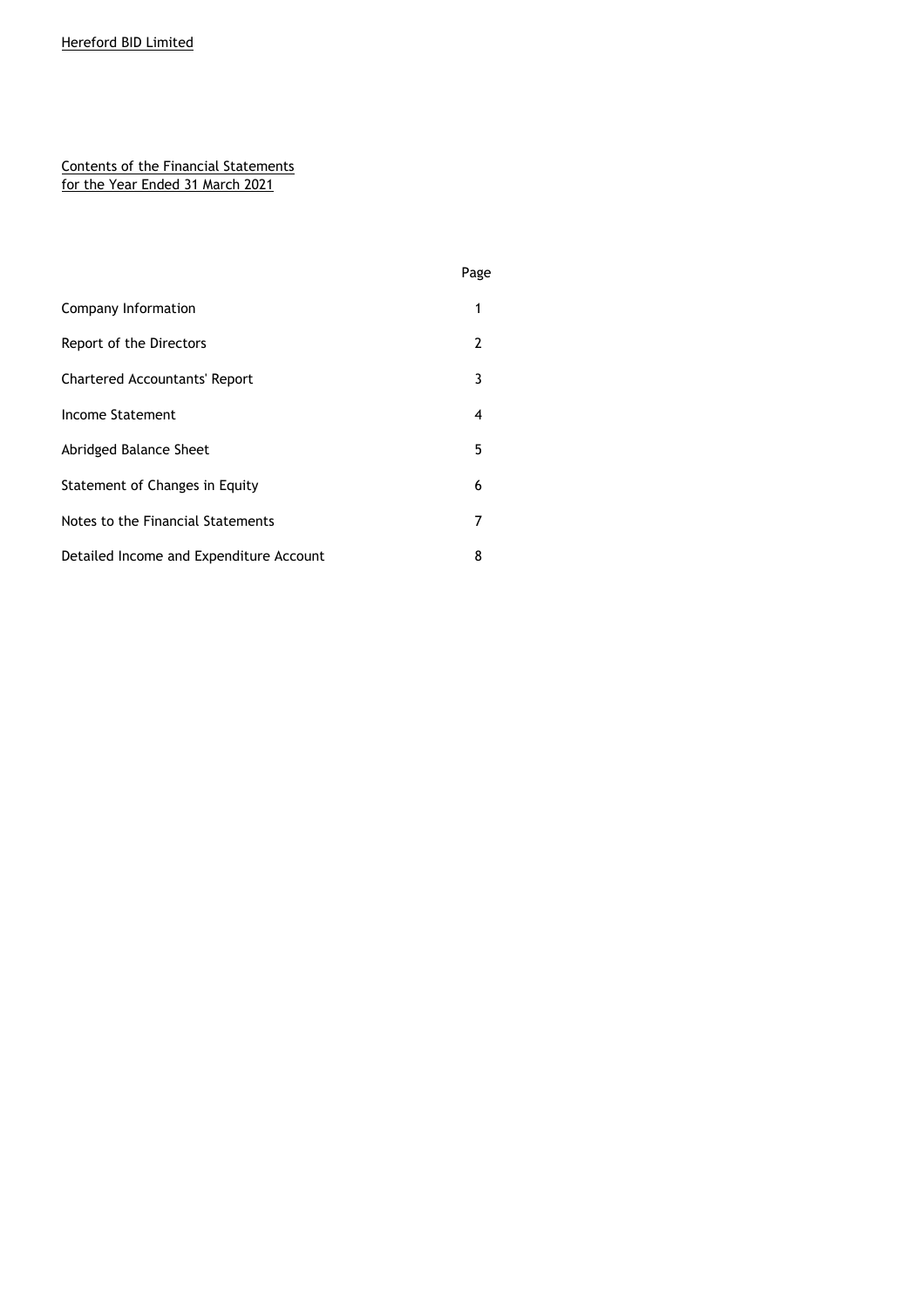Company Information for the Year Ended 31 March 2021

**DIRECTORS:** K Smith

B E Turner N A Clarke M S Stevenson P N Stevens D A Guerche Mrs M Davidson Mrs G N Davies M Richards-Buadromo C R Milton

**REGISTERED OFFICE:** 2 Wyevale Business Park Kings Acre Hereford Herefordshire HR4 7BS

**REGISTERED NUMBER:** 09488267 (England and Wales)

**ACCOUNTANTS:** Thorne Widgery Accountancy Ltd Chartered Accountants 2 Wyevale Business Park Kings Acre Hereford Herefordshire HR4 7BS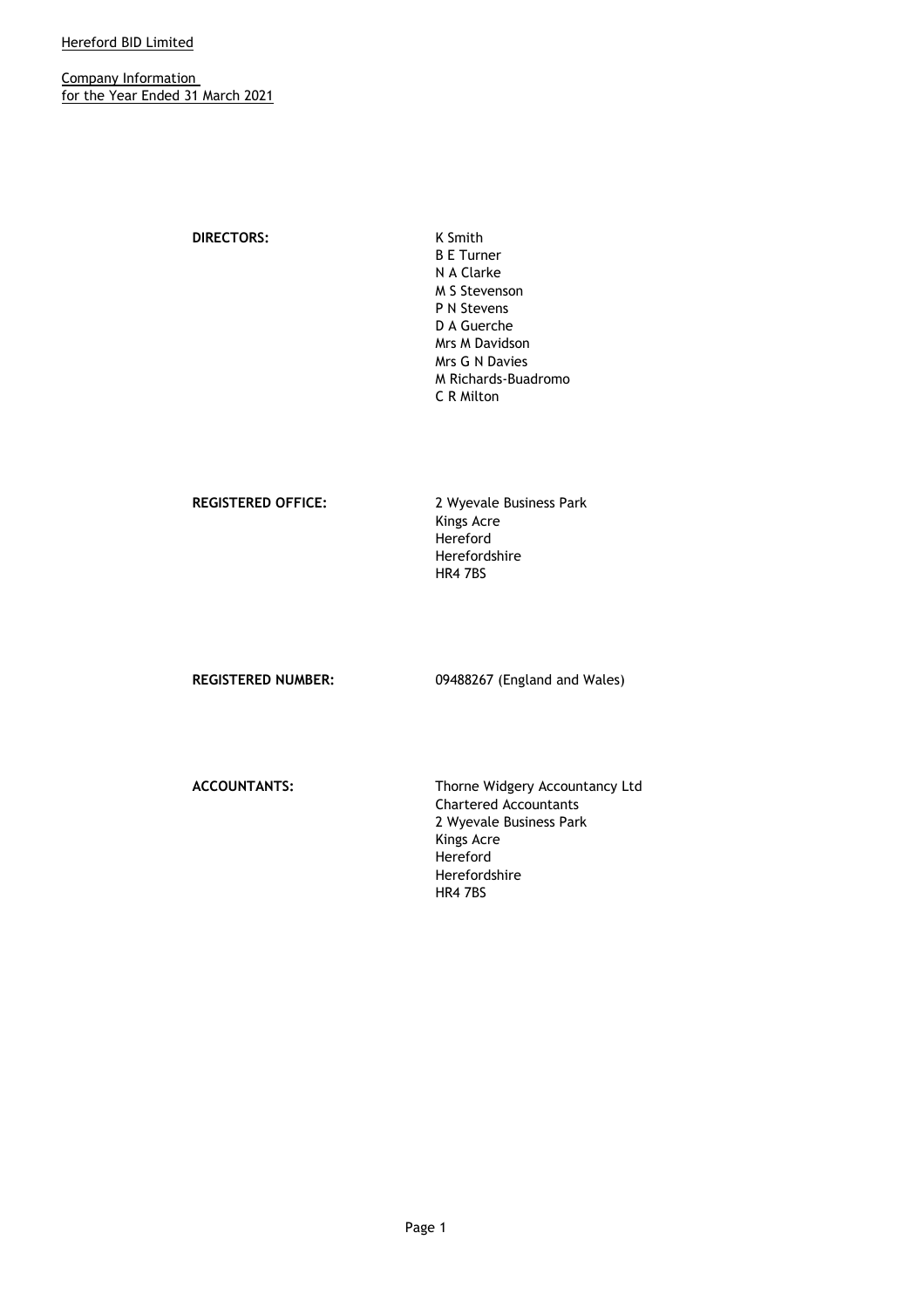Report of the Directors for the Year Ended 31 March 2021

The directors present their report with the financial statements of the company for the year ended 31 March 2021.

Hereford BID Limited is a Company Limited by Guarantee.

#### **DIRECTORS**

K Smith has held office during the whole of the period from 1 April 2020 to the date of this report.

Other changes in directors holding office are as follows:

M C Hayes - resigned 31 July 2020 W J Sewell - resigned 1 May 2020 N Webster - resigned 1 August 2020 T C Dangerfield - resigned 9 January 2021 Ms S L Caton - resigned 15 June 2020 B E Turner - appointed 1 May 2020 N A Clarke - appointed 1 May 2020 M S Stevenson - appointed 6 May 2020 A R Anderson - resigned 1 August 2020 C Bell - appointed 1 May 2020 - resigned 1 January 2021 P N Stevens - appointed 1 May 2020 D A Guerche - appointed 1 May 2020 Mrs M Davidson - appointed 1 May 2020 Mrs G N Davies - appointed 6 August 2020 M Richards-Buadromo - appointed 6 August 2020 C R Milton - appointed 7 August 2020

This report has been prepared in accordance with the provisions of Part 15 of the Companies Act 2006 relating to small companies.

**ON BEHALF OF THE BOARD:**

..................................................... P N Stevens - Director

Date: .............................................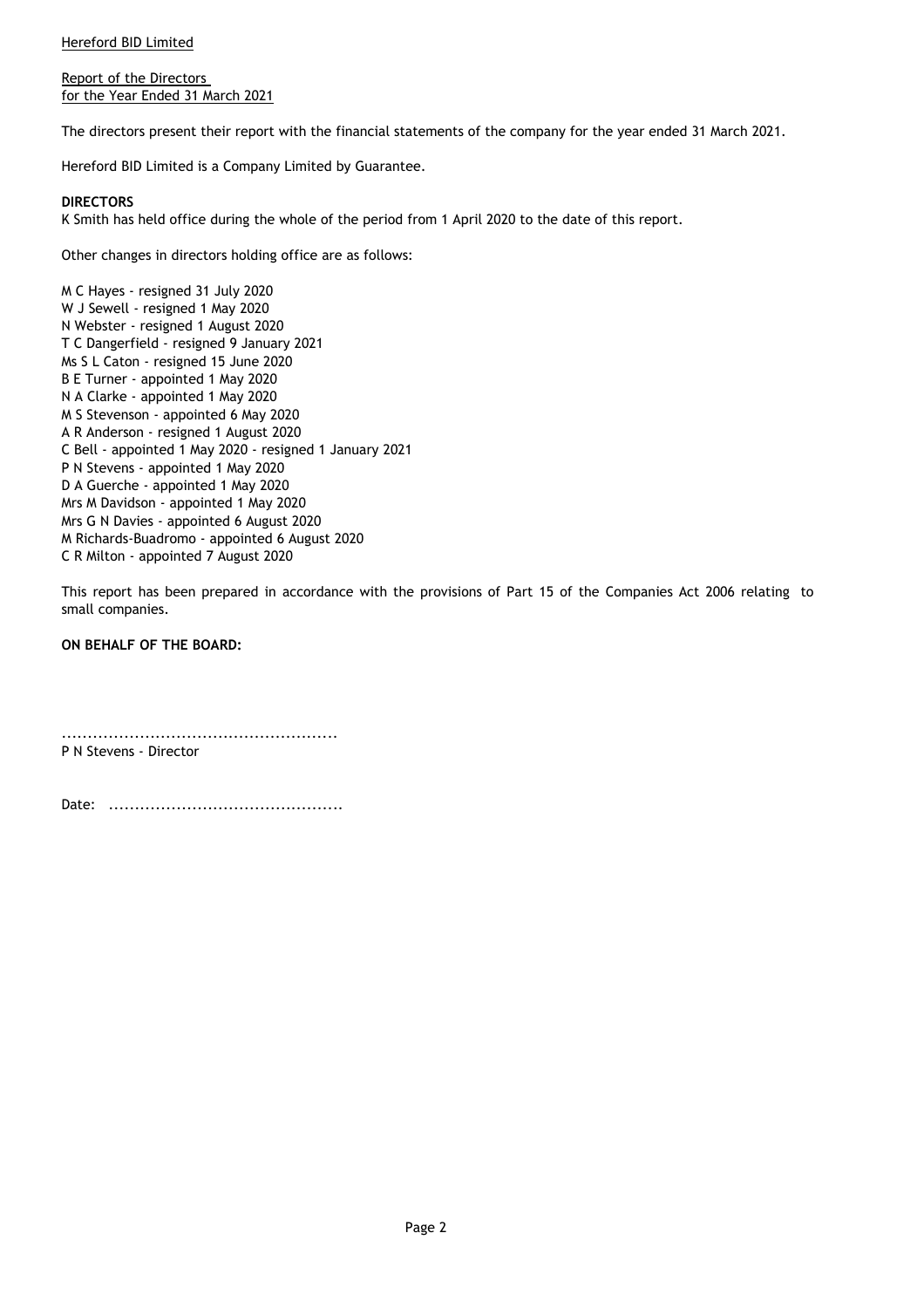Chartered Accountants' Report to the Board of Directors on the Unaudited Financial Statements of Hereford BID Limited

In order to assist you to fulfil your duties under the Companies Act 2006, we have prepared for your approval the financial statements of Hereford BID Limited for the year ended 31 March 2021 which comprise the Income Statement, Abridged Balance Sheet, Statement of Changes in Equity and the related notes from the company's accounting records and from information and explanations you have given us.

As a practising member firm of the Institute of Chartered Accountants in England and Wales (ICAEW), we are subject to its ethical and other professional requirements which are detailed within the ICAEW's regulations and guidance at http://www.icaew.com/en/membership/regulations-standards-and-guidance.

This report is made solely to the Board of Directors of Hereford BID Limited, as a body, in accordance with our terms of engagement. Our work has been undertaken solely to prepare for your approval the financial statements of Hereford BID Limited and state those matters that we have agreed to state to the Board of Directors of Hereford BID Limited, as a body, in this report in accordance with ICAEW Technical Release 07/16AAF. To the fullest extent permitted by law, we do not accept or assume responsibility to anyone other than Hereford BID Limited and its Board of Directors, as a body, for our work or for this report.

It is your duty to ensure that Hereford BID Limited has kept adequate accounting records and to prepare statutory financial statements that give a true and fair view of the assets, liabilities, financial position and profit of Hereford BID Limited. You consider that Hereford BID Limited is exempt from the statutory audit requirement for the year.

We have not been instructed to carry out an audit or a review of the financial statements of Hereford BID Limited. For this reason, we have not verified the accuracy or completeness of the accounting records or information and explanations you have given to us and we do not, therefore, express any opinion on the statutory financial statements.

Thorne Widgery Accountancy Ltd Chartered Accountants 2 Wyevale Business Park Kings Acre Hereford Herefordshire HR4 7BS

Date: .............................................

This page does not form part of the statutory financial statements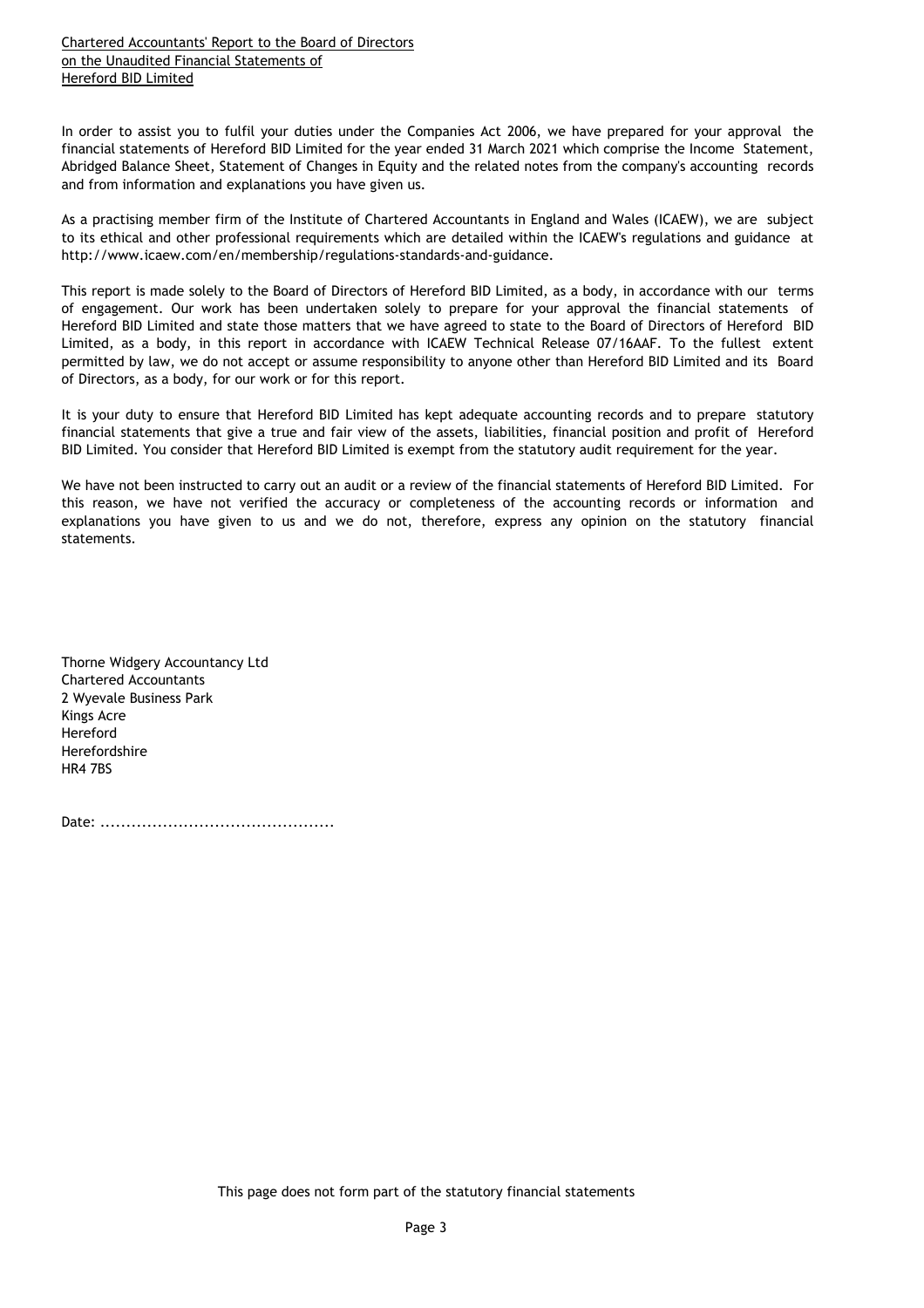Income Statement for the Year Ended 31 March 2021

|                                                                | <b>Notes</b> | 31.3.21<br>£ | 31.3.20<br>£ |
|----------------------------------------------------------------|--------------|--------------|--------------|
| <b>TURNOVER</b>                                                |              | 287,007      | 266,929      |
| Project costs                                                  |              | (121, 218)   | (198, 096)   |
| <b>GROSS SURPLUS</b>                                           |              | 165,789      | 68,833       |
| Administrative expenses                                        |              | (49, 103)    | (56, 246)    |
|                                                                |              | 116,686      | 12,587       |
| Other operating income                                         |              | 11,941       |              |
| <b>OPERATING SURPLUS and</b><br><b>SURPLUS BEFORE TAXATION</b> |              | 128,627      | 12,587       |
| Tax on surplus                                                 |              |              |              |
| <b>SURPLUS FOR THE FINANCIAL YEAR</b>                          |              | 128,627      | 12,587       |

The notes form part of these financial statements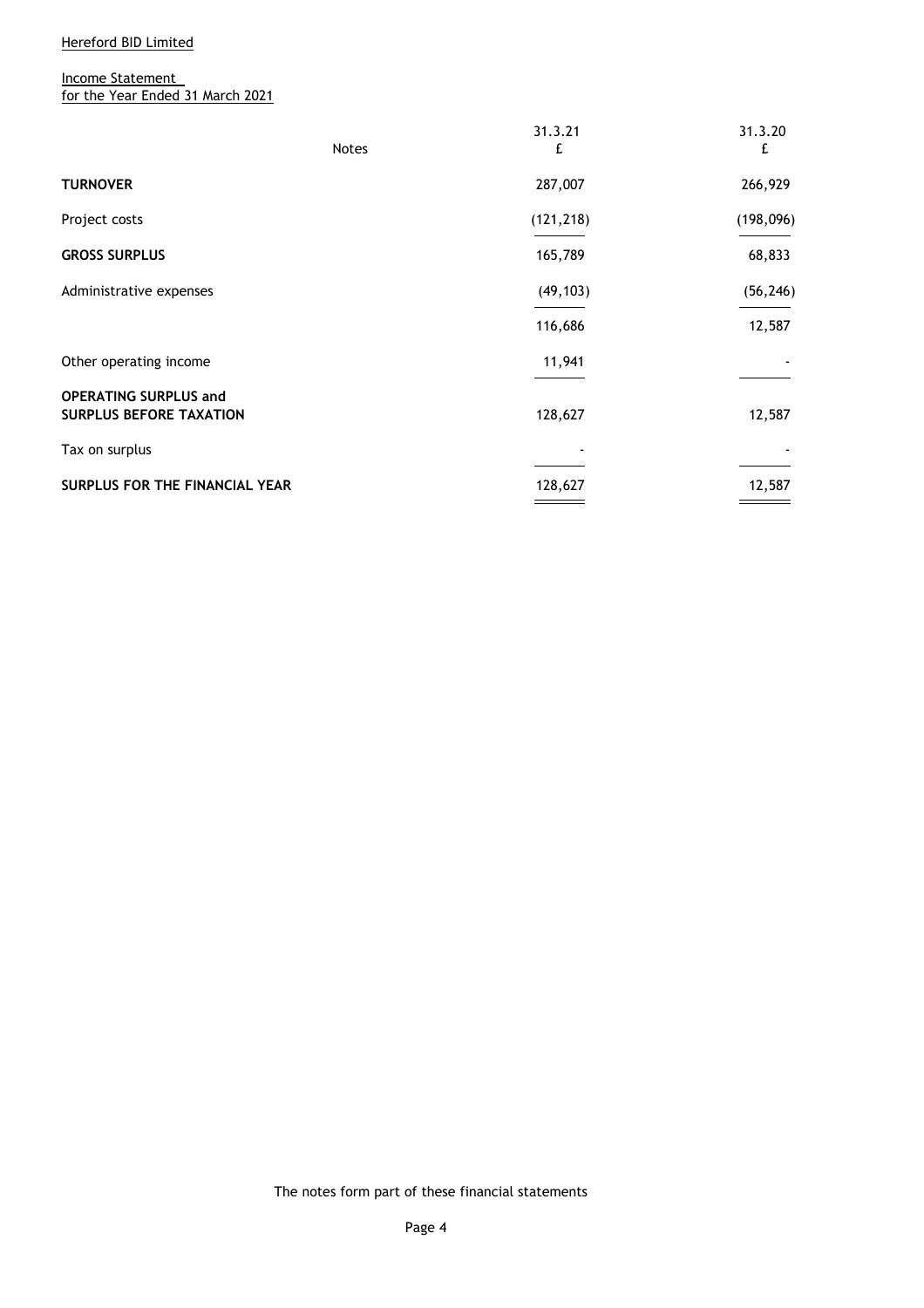Hereford BID Limited (Registered number: 09488267)

Abridged Balance Sheet 31 March 2021

|                                       |              | 31.3.21   | 31.3.20   |
|---------------------------------------|--------------|-----------|-----------|
|                                       | <b>Notes</b> | £         | £         |
| <b>FIXED ASSETS</b>                   |              |           |           |
| Tangible assets                       | 5            | 2,694     | 3,360     |
| <b>CURRENT ASSETS</b>                 |              |           |           |
| Debtors                               |              | 1,427     | 6,055     |
| Cash at bank                          |              | 221,106   | 85,008    |
|                                       |              | 222,533   | 91,063    |
| <b>CREDITORS</b>                      |              |           |           |
| Amounts falling due within one year   |              | (13, 632) | (11, 455) |
| <b>NET CURRENT ASSETS</b>             |              | 208,901   | 79,608    |
| TOTAL ASSETS LESS CURRENT LIABILITIES |              | 211,595   | 82,968    |
|                                       |              |           |           |
| <b>RESERVES</b>                       |              |           |           |
| Income and expenditure account        |              | 211,595   | 82,968    |
|                                       |              | 211,595   | 82,968    |
|                                       |              |           |           |

The company is entitled to exemption from audit under Section 477 of the Companies Act 2006 for the year ended 31 March 2021.

The members have not required the company to obtain an audit of its financial statements for the year ended 31 March 2021 in accordance with Section 476 of the Companies Act 2006.

The directors acknowledge their responsibilities for:

- (a) ensuring that the company keeps accounting records which comply with Sections 386 and 387 of the Companies Act 2006 and
- (b) preparing financial statements which give a true and fair view of the state of affairs of the company as at the end of each financial year and of its surplus or deficit for each financial year in accordance with the requirements of Sections 394 and 395 and which otherwise comply with the requirements of the Companies Act 2006 relating to financial statements, so far as applicable to the company.

The financial statements have been prepared in accordance with the provisions applicable to companies subject to the small companies regime.

All the members have consented to the preparation of an abridged Balance Sheet for the year ended 31 March 2021 in accordance with Section 444(2A) of the Companies Act 2006.

The financial statements were approved by the Board of Directors and authorised for issue on ............................................. and were signed on its behalf by:

..................................................... P N Stevens - Director

The notes form part of these financial statements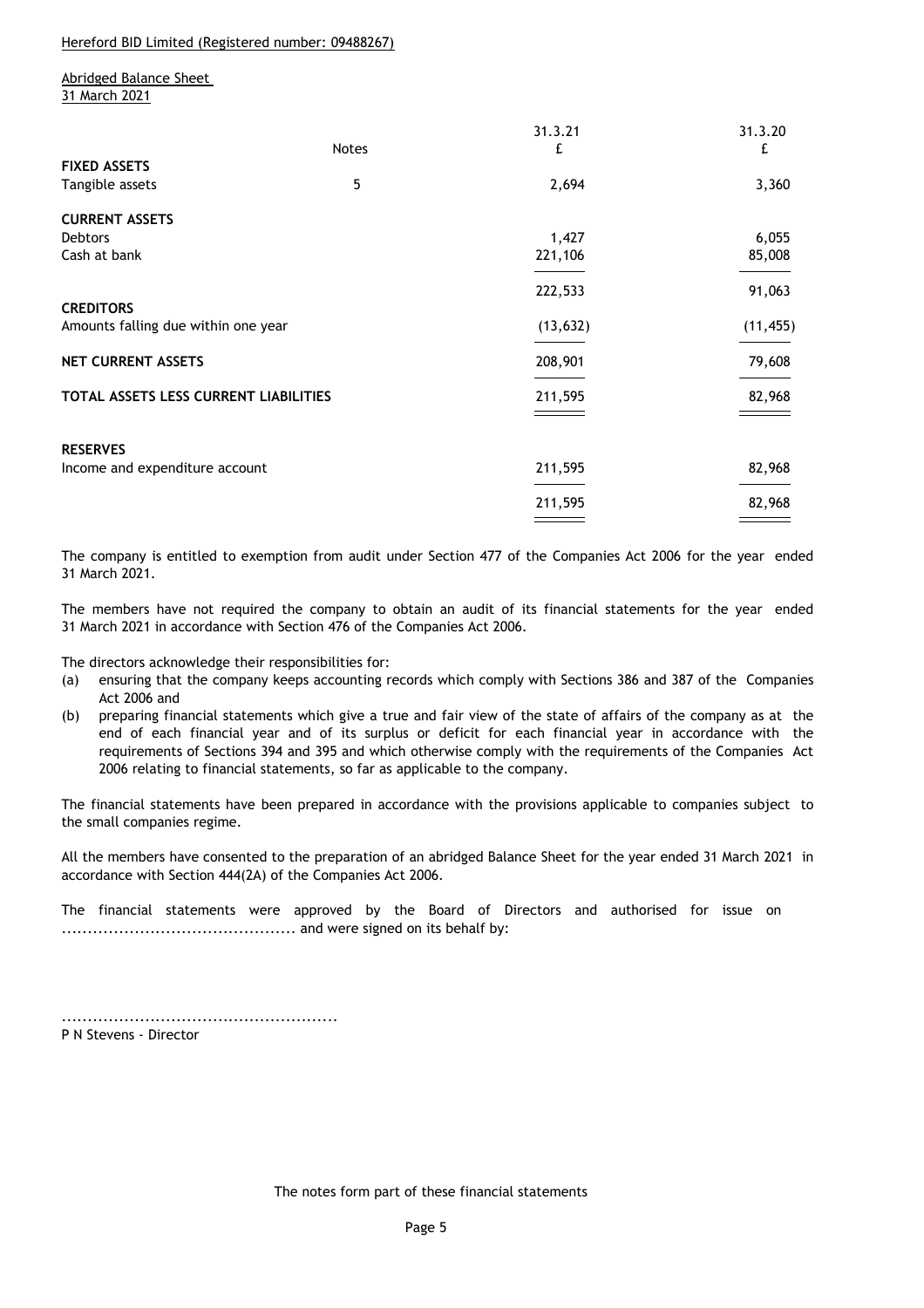**Statement of Changes in Equity** for the Year Ended 31 March 2021

|                                                 | Retained<br>earnings<br>£ | Total<br>equity<br>£ |
|-------------------------------------------------|---------------------------|----------------------|
|                                                 |                           |                      |
| Balance at 1 April 2019                         | 70,381                    | 70,381               |
| Changes in equity<br>Total comprehensive income | 12,587                    | 12,587               |
| Balance at 31 March 2020                        | 82,968                    | 82,968               |
| Changes in equity                               |                           |                      |
| Total comprehensive income                      | 128,627                   | 128,627              |
| Balance at 31 March 2021                        | 211,595                   | 211,595              |

The notes form part of these financial statements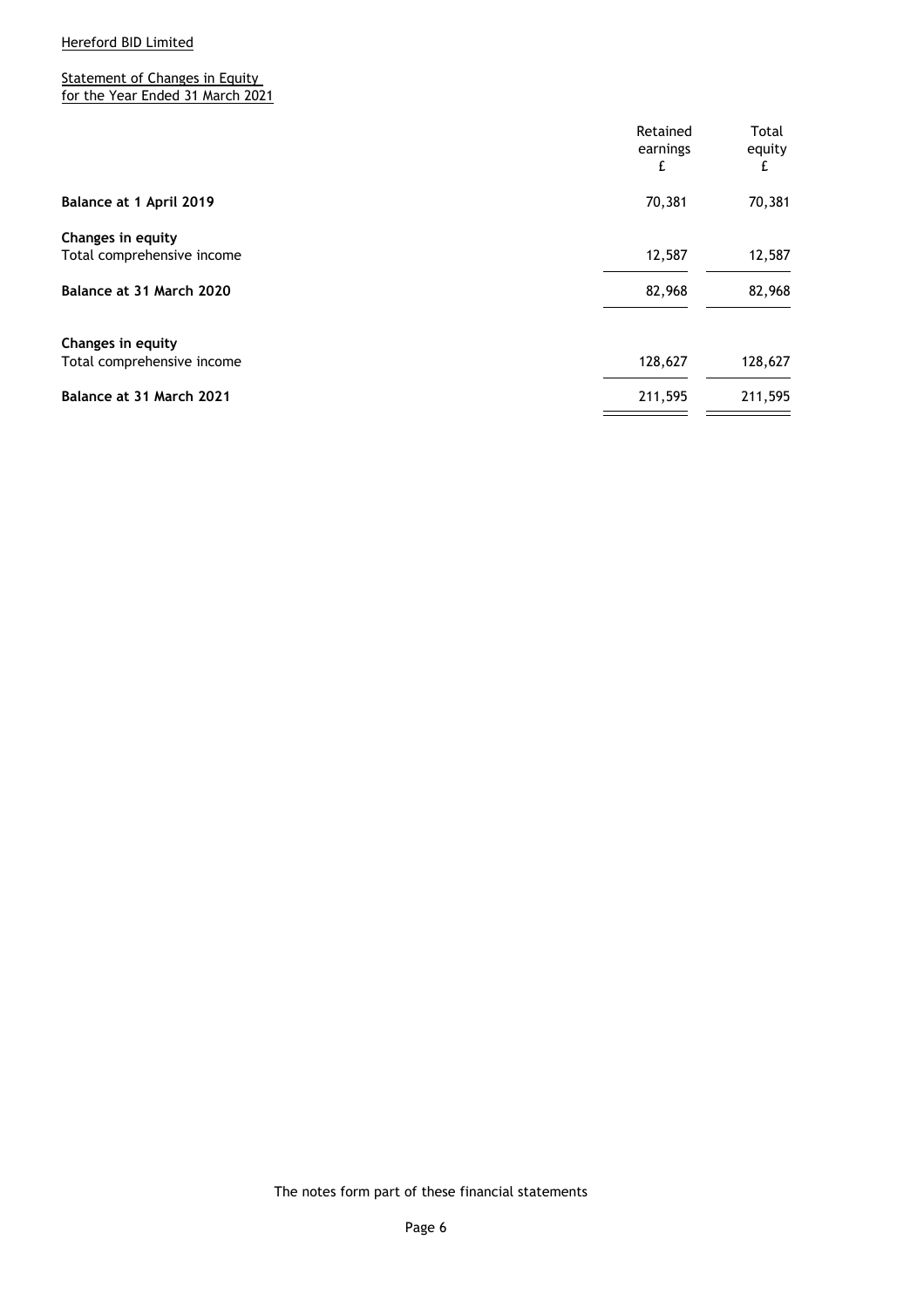Notes to the Financial Statements for the Year Ended 31 March 2021

#### 1. **STATUTORY INFORMATION**

Hereford BID Limited is a private company, limited by guarantee, registered in England and Wales. The company's registered number and registered office address can be found on the Company Information page.

#### 2. **ACCOUNTING POLICIES**

#### **Basis of preparing the financial statements**

These financial statements have been prepared in accordance with Financial Reporting Standard 102 "The Financial Reporting Standard applicable in the UK and Republic of Ireland" including the provisions of Section 1A "Small Entities" and the Companies Act 2006. The financial statements have been prepared under the historical cost convention.

#### **Turnover**

Turnover is measured at the fair value of the consideration received or receivable, excluding discounts, rebates, value added tax and other sales taxes.

#### **Tangible fixed assets**

Depreciation is provided at the following annual rates in order to write off each asset over its estimated useful life.

Plant and machinery etc - 20% on cost

#### **Pension costs and other post-retirement benefits**

The company operates a defined contribution pension scheme. Contributions payable to the company's pension scheme are charged to profit or loss in the period to which they relate.

31.3.21 31.3.20

#### 3. **EMPLOYEES AND DIRECTORS**

The average number of employees during the year was 5 (2020 - 6).

#### 4. **OPERATING SURPLUS**

The operating surplus is stated after charging:

|    |                              | <b>JI.J.LI</b><br>£ | <b>JI.J.LU</b><br>£ |
|----|------------------------------|---------------------|---------------------|
|    | Depreciation - owned assets  | 3,195               | 4,219               |
|    |                              |                     |                     |
| 5. | <b>TANGIBLE FIXED ASSETS</b> |                     |                     |
|    |                              |                     | <b>Totals</b>       |
|    |                              |                     | £                   |
|    | COST                         |                     |                     |
|    | At 1 April 2020              |                     | 21,095              |
|    | Additions                    |                     | 2,529               |
|    | At 31 March 2021             |                     | 23,624              |
|    |                              |                     |                     |
|    | <b>DEPRECIATION</b>          |                     |                     |
|    | At 1 April 2020              |                     | 17,735              |
|    | Charge for year              |                     | 3,195               |
|    | At 31 March 2021             |                     | 20,930              |
|    | <b>NET BOOK VALUE</b>        |                     |                     |
|    | At 31 March 2021             |                     | 2,694               |
|    | At 31 March 2020             |                     | 3,360               |
|    |                              |                     |                     |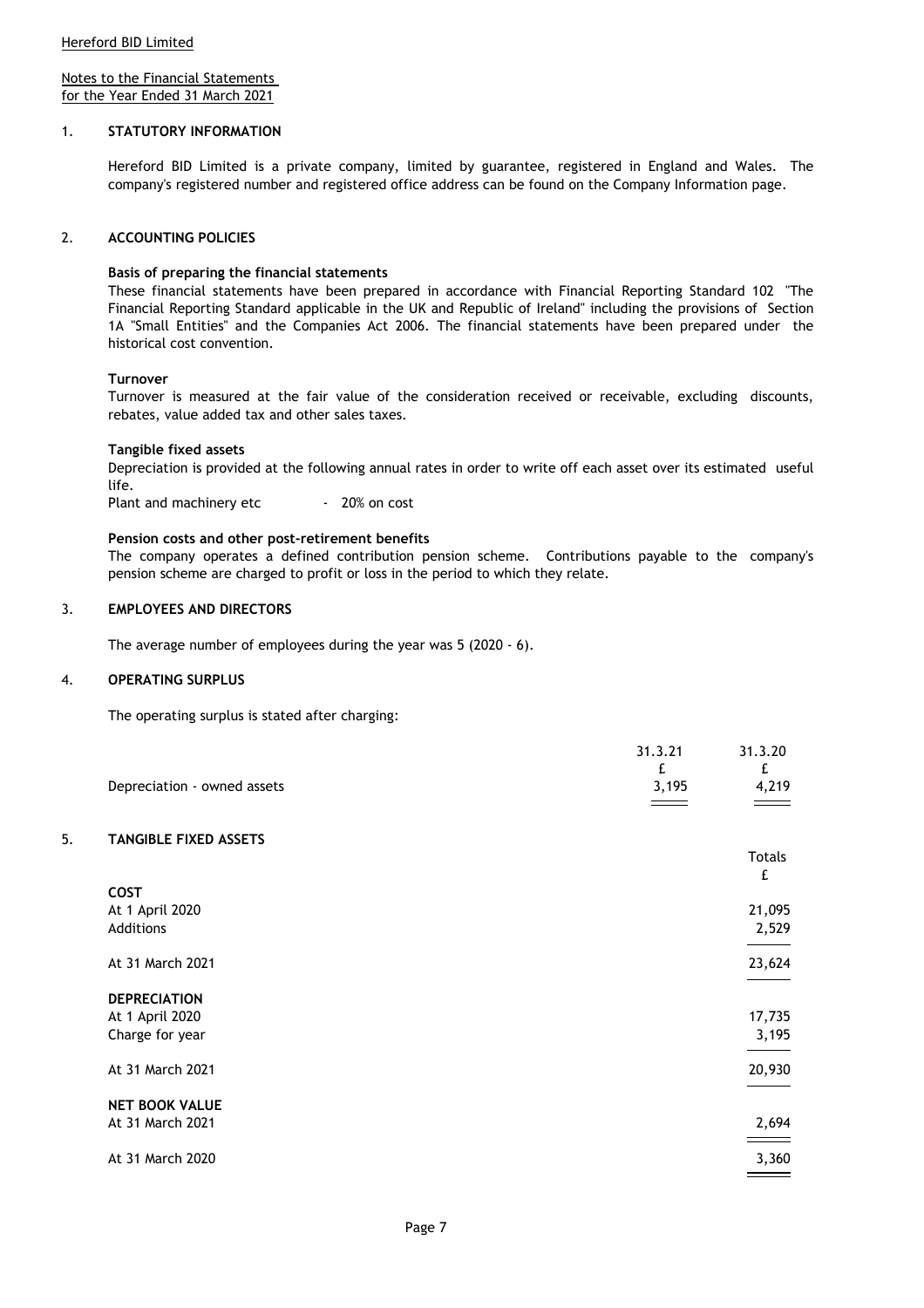# Detailed Income and Expenditure Account for the Year Ended 31 March 2021

|                                       | 31.03.21 |
|---------------------------------------|----------|
|                                       | £        |
| Turnover                              |          |
| Levy income                           | 275,914  |
| Voluntary memberships                 | 300      |
| Chargeable services                   | 293      |
| Sponsorship and other income          | 10,500   |
|                                       | 287,007  |
| Project costs                         |          |
| P1: High Profile Hereford             |          |
| <b>Christmas Tree and Decorations</b> | 2,888    |
| Seasonal Marketing                    | 4,526    |
| <b>Christmas Marketing</b>            | 1,001    |
| MailChimp                             | 1,545    |
| Wi-fi                                 | 8,758    |
| City Life Website                     | 255      |
| <b>Maps for Visitors</b>              | 477      |
| Loyalty App                           | 10,417   |
| Staff wages and oncosts               | 42,089   |
|                                       | 71,955   |
| P2: Hereford experience               |          |
| Handy Person Consumables/Extras       | 4,301    |
| <b>DISC Security App</b>              | 1,854    |
| Staff wages and oncosts               | 23,383   |
|                                       | 29,537   |
| P3: Businesss Voice                   |          |
| <b>BID Website</b>                    | 310      |
| Networking Events                     | 710      |
| Staff wages and oncosts               | 18,706   |
|                                       | 19,726   |
| Total project costs                   | 121,219  |
| <b>GROSS (DEFICIT)/SURPLUS</b>        | 165,789  |